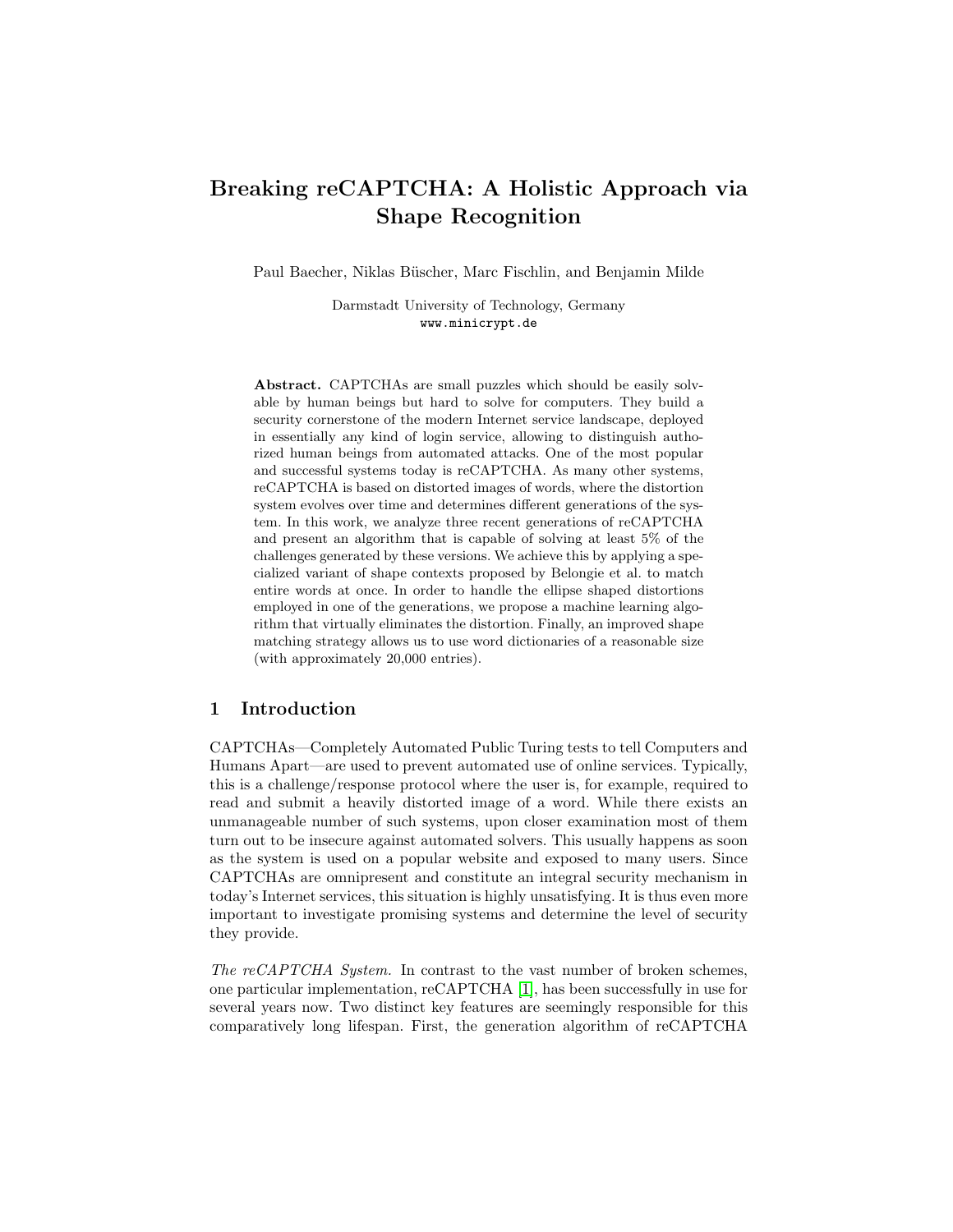<span id="page-1-1"></span>challenges is proprietary and not public, meaning that challenges are provided via a centralized infrastructure. This allows reCAPTCHA to adjust their system at any given time, for example in the event of a successful attack on the system. Since such adjustments immediately affect all users of reCAPTCHA, no legacy installations exist that could still be prone to the attack. Moreover, since the algorithm is kept secret, it is tedious to analyze the variance of the challenges. Second, every challenge is guaranteed to have a minimum level of resistance against common OCR techniques. This is due to the way challenges are generated: instead of artificially rendered and distorted characters, reCAPTCHA uses words on which two OCR systems failed; a by-product of digitizing huge amounts of text.

The answer to such challenges is thus inherently unknown to the system. In order to verify the user's response, reCAPTCHA follows a statistic approach and presents two words in each challenge. One word is the unknown scan word, the other word is a known verification word. As long as the user provides the correct answer for the verification word, the response is considered correct and the given solution to the scan word is recorded. It is important to observe that the solution to the scan word, when viewed separately, is not relevant to pass the test. This is a critical detail when it comes to estimating success rates. Ideally, both classes of words should be indistinguishable, but this is not the case. For instance, it is entirely possible to have an algorithm that reliably recognizes scan words but performs poorly on verification words. Clearly, such an algorithm will not be suitable to break the system.

The centralized system makes it also hard to analyze the security of re-CAPTCHA, since there are no public distinct and explicit versions of the generation algorithm. Hence, subtle modifications and revisions of the algorithm are not necessarily visible to the user. It is, however, possible to identify a set of major generations as shown in Figure [1.](#page-2-0) In the first generation, for example, words are struck through with a horizontal line; the third generation adds inverted ellipse-shaped blobs. Although the challenges of the second and fourth generation look similar, the distortion of the latter is more regular and exhibits a compact mathematical description. Furthermore, it seems that the fourth generation also uses less common words which tend to be excluded from dictionaries.

In this work, we focus on the security of the third and fourth<sup>[1](#page-1-0)</sup> generations of reCAPTCHA.

Our Contributions. We present an implementation to break the latest generation of reCAPTCHA using shape contexts [\[2\]](#page-11-0). As opposed to previous work in this area, our algorithm is quite efficient with reasonably sized dictionaries of 20,000 words (i.e., shapes). To our best knowledge, this is also the first attempt to break reCAPTCHA using shape contexts and, in particular, to do this in a holistic fashion where entire words are matched atomically at once. Since reCAPTCHA is based upon the hardness of character recognition our results may therefore also stimulate new approaches for OCR.

<span id="page-1-0"></span> $1$  This is the latest version of reCAPTCHA as of November 2010.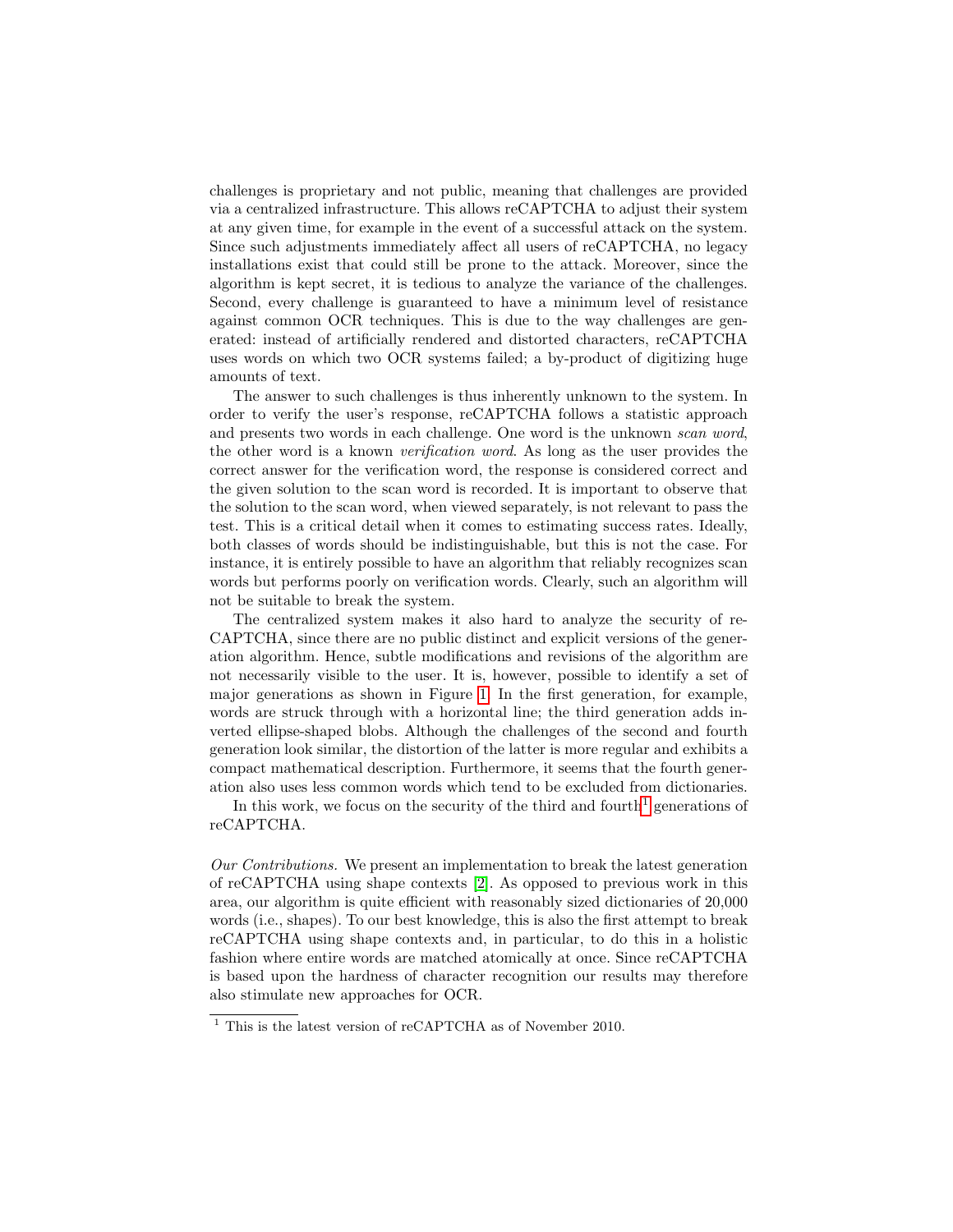<span id="page-2-3"></span><span id="page-2-1"></span><span id="page-2-0"></span>

Fig. 1: Major generations of reCAPTCHA, in chronological order.

In order to attack the third generation of reCAPTCHA, which includes an ellipse-shaped distortion object, we propose a machine learning framework that is able to detect and remove this distortion almost entirely. This allows us to treat challenges from the second to the fourth generation uniformly with one algorithm since the challenges of these generations are then sufficiently similar. Finally, we employ a novel method to quickly match a given query shape against a large list of dictionary words. This is done by taking the first and last character of the challenge word into account (which are considerably easier to segment) and then subsequently reducing the search space logarithmically.

# <span id="page-2-2"></span>2 Related Work

Attacks on reCAPTCHA. As mentioned before, reCAPTCHA has been immune against major attacks for a long time. Wilkins [\[16\]](#page-11-1) announced in 2009 to have broken the first generation in Figure [1](#page-2-0) of the reCAPTCHA system with a success rate of 5% (conservative estimate) to 17.5% (optimistic estimate) in early 2008. The two types of estimates stem from the fact that reCAPTCHA offers two classes of words for which it only knows the solution to the verification words. In 5% of the cases Wilkins got both words on his 200 test data right, in another 25% he got only one word correctly. Making the optimistic assumption that in half of these cases this is indeed the verification word yields the bound of 17.5%.

Wilkins essentially uses three techniques for his attack: the distortion line is removed by applying some combination of erode/dilate matrices, then he runs an OCR program, and finally he uses a dictionary to make a guess for the word. This is iterated for several matrices and the most likely answer about all these runs is output. Wilkins also ran tests again the second generation of reCAPTCHA (without the distortion line). Here, he was able to solve in a data set of 40 about 5% of the puzzles, simply running an OCR program. He concluded that the new system should be even weaker than the previous generation but this claim seems to be hard to formally back up by the restricted experiments.

At DefCon 2010, and independently of our work, Houck [\[7\]](#page-11-2) announced successful attacks on the third generation reCAPTCHA (with the ellipse). He estimates to achieve a success rate of about 10%, based on experiments on about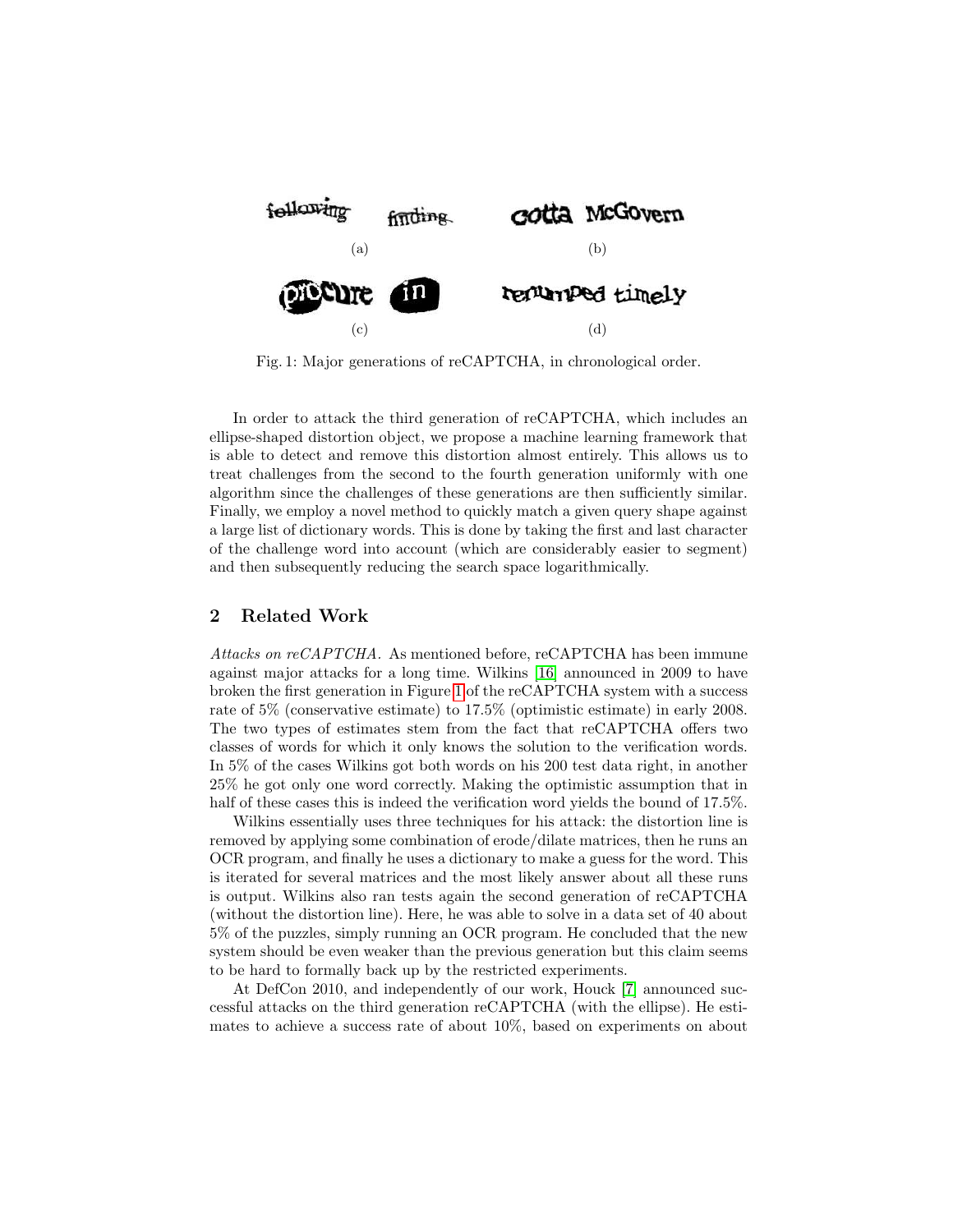<span id="page-3-0"></span>5, 000 CAPTCHAs. However, this optimistic estimate is again based on the assumption that, in about 75% of the cases, the solution for one word only is indeed for the verification word. Houck's approach is based on removing the ellipse, segmenting the word into characters via "dips" in the upper margin—making this attack fundamentally different from our holistic approach—and running an OCR program.

Soon after these attacks became public, reCAPTCHA changed to the fourth generation. Houck also briefly discussed extensions of his attack to this generation, yielding an estimated success rate of 30%. In this sense, reCATPCHA became actually weaker.

Segmentation vs. Recognition. Text-based CAPTCHAs—the overwhelming majority of today's systems—present strings of letters and digits, possibly forming words of a natural language. These strings are rendered onto a rastered image and presented to the user. The exact process of how strings are rendered is crucial to the security of the system. Specifically, it is vital that subsequent characters overlap not only by their bounding box, but also touch each other such that the string forms one large connected component. This is absolutely necessary for security because, as Chellapilla et al. discuss in [\[5\]](#page-11-3), *recognizing* single characters is a solved problem where computers even outperform humans. The task of segmentation on the other hand, where one is interested in partitioning a string in terms of a connected component into its individual characters, is still considered fairly resistant against automated attacks [\[4\]](#page-11-4).

Shape Contexts. Recognition and comparison of shapes is a recurring problem in computer vision. Typically, shapes are transformed to a compact feature vector or descriptor which allows for fast comparison under slight variations of shapes. Belongie et al. propose a descriptor called shape contexts in [\[2\]](#page-11-0) and efficient retrieval methods in [\[12\]](#page-11-5). A shape is described by a set of histograms, where each histogram corresponds to the distribution of vectors from one contour point to all other contour points. Shape matching against the database is then done by matching the sets of histograms of two shapes, where histograms are compared with a  $\chi^2$ -metric. Clearly, this technique can be used to match characters and digits in a CAPTCHA. In [\[14\]](#page-11-6) Mori and Malik successfully attack the EZ-Gimpy CAPTCHA using shape contexts; their approach is able to match the correct word in 93% of the time. Lladós et al. investigate this technique to spot words in historical documents from a predefined set of keywords in [\[9\]](#page-11-7). Although this can be viewed as a direct application to the OCR task, it is not designed to digitize entire documents. Rather, they are interested in metadata extraction by looking for specific words. Unfortunately, they do not mention the size or order of magnitude of their reference dictionary.

## 3 Our Techniques

In this section, we present our framework to break the recent reCAPTCHA generations 2–4. Our system can be divided roughly into two phases. In an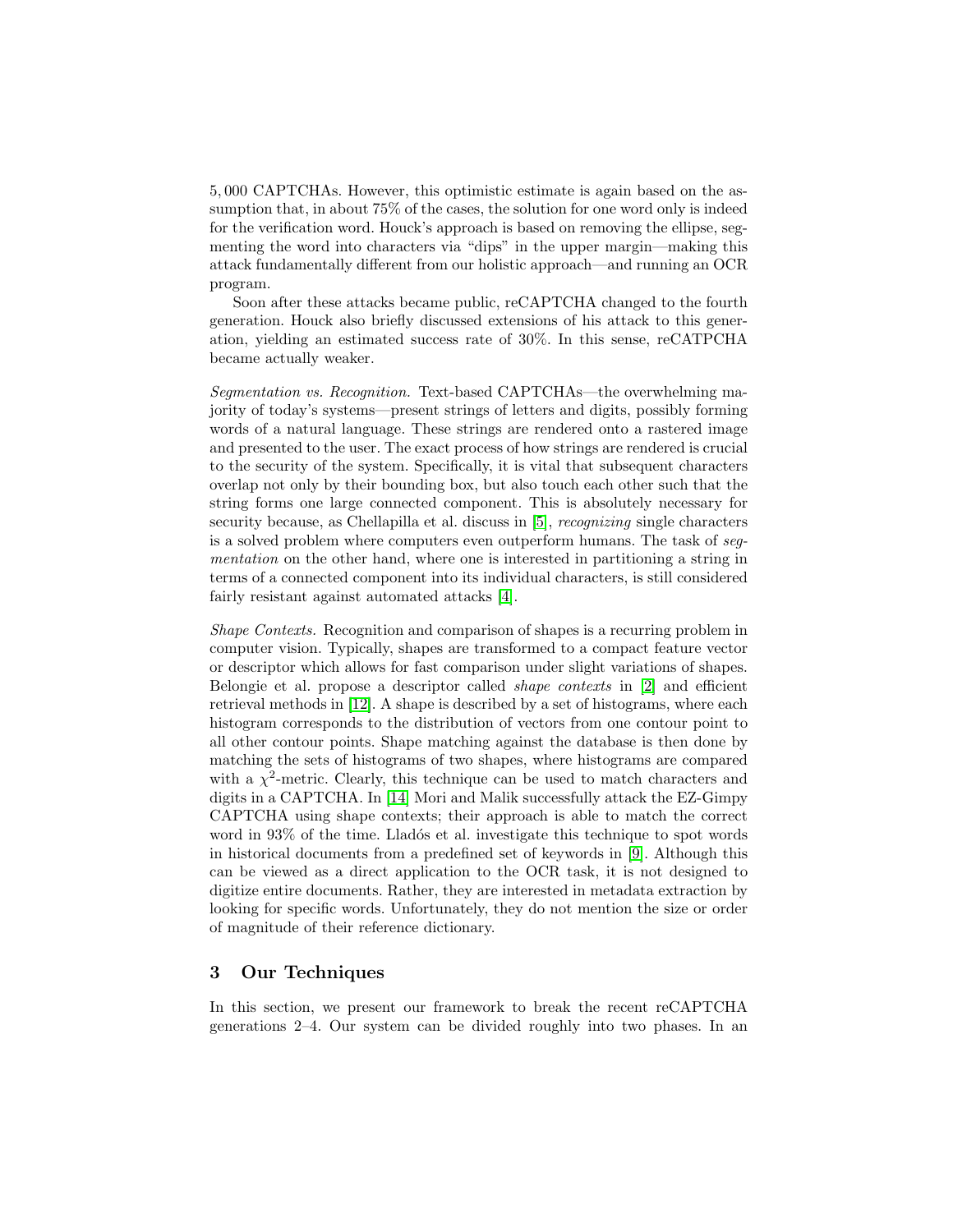<span id="page-4-2"></span>offline "learning" phase, we create synthetic challenges based on a dictionary of English words. Each challenge is transformed to a descriptor that consists of a set of shape context histograms. We then create a database that contains all histograms for all words in the dictionary. A given (real) challenge in the online phase is transformed exactly the same way and the resulting histograms are matched against the database; the closest match is the output of our algorithm.

Note that this basic version of our attack operates on entire words only, thus circumventing the task of segmentation. This technique is commonly known as holistic word recognition [\[6,](#page-11-8)[10,](#page-11-9)[11,](#page-11-10)[8\]](#page-11-11). One can interpret this as a recognition task on a large alphabet, i.e., where entire words are the letters.

Figure [2](#page-4-0) gives an overview of the transformation process from challenge images to descriptors.

<span id="page-4-0"></span>

Fig. 2: High-level overview of the descriptor creation.

#### 3.1 Database Creation

In order to create the database of reference shapes, we would ideally use actual challenges generated by reCAPTCHA. However, since reCAPTCHA is propri-etary, we neither have access to this data nor to the underlying dictionary<sup>[2](#page-4-1)</sup>. To overcome this limitation, we select a reasonably sized dictionary of frequently used words and create our own reference shapes. In order to mimic the real challenges which originate from printed text, our system uses a standard serif font face to render synthetic challenges. Even though this is only a rough and imperfect approximation, its resemblance is sufficient to be covered by the shape context variance. Note that these synthetic challenges are only used for the database; the final performance measurements are derived from real reCAPTCHA challenges.

#### 3.2 Preprocessing

Verbatim challenge images generated by reCAPTCHA contain too much noise and redundancy for shape contexts. This includes JPEG compression artifacts (noise) and the inner area of the stems of characters (redundancy). Therefore we apply a sequence of preprocess steps as depicted in Figure [2.](#page-4-0) The first step scales

<span id="page-4-1"></span><sup>&</sup>lt;sup>2</sup> In fact, since the words originate from scanned text where OCR failed, the exact dictionary is not even known to the reCAPTCHA system.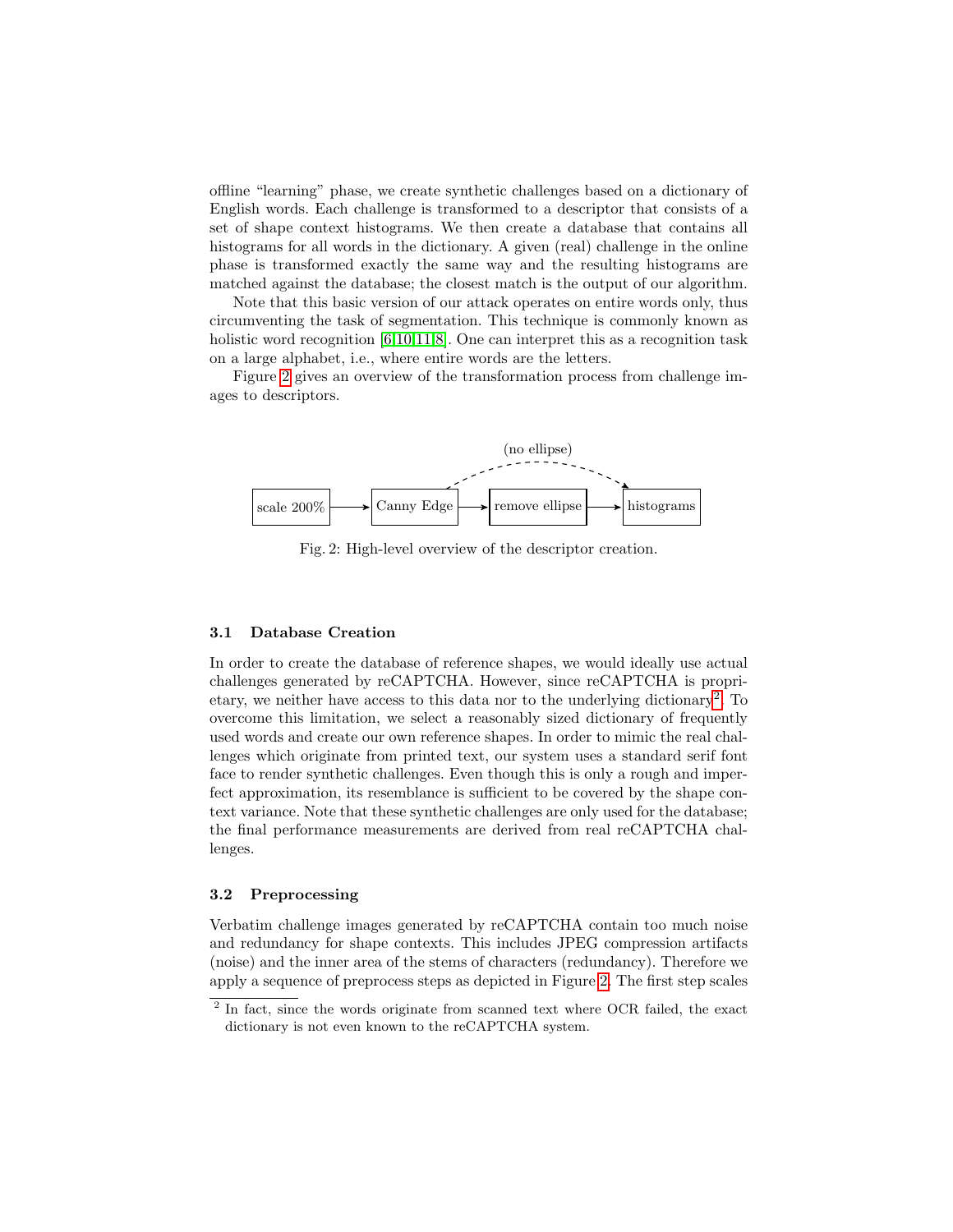<span id="page-5-4"></span><span id="page-5-3"></span><span id="page-5-2"></span><span id="page-5-1"></span><span id="page-5-0"></span>

Fig. 3: Ellipse center estimation. After 7 iterations of erosion only one connected component is left [3b.](#page-5-0) After 58 iterations of dilation only a few pixels close to the center are left over [3c.](#page-5-1) Figure [3d](#page-5-2) shows these pixels in relation to the original image.

the image to 200% of its original size. A subsequent binarization operation then eliminates compression artifacts. Since only the contour of characters is relevant to their shape, we run the Canny edge detector [\[3\]](#page-11-12) to obtain a contour image. At this point the third generation of reCAPTCHA needs another step to remove the ellipse shaped distortion object which we describe in the next section.

An observant reader may argue that the initial scaling step is technically not necessary since it cannot increase the information available in the image. However, since this is followed by a highly lossy binarization operation, we reduce the loss by this measure. Experimental evaluations confirm this by exhibiting higher success rates if the scaling step is performed.

#### 3.3 Ellipse Elimination

Third generation reCAPTCHA challenges (see Figure [1c](#page-2-1) for an example) contain an ellipse-shaped object under which the colors are inverted. It seems that this object is first drawn as a perfect ellipse and then, along with the challenge word, transformed. Sometimes it is also cut off, apparently because the ellipse extends—or extended prior to the transformation—over the border of the image. Nevertheless, the area still resembles roughly an ellipse. As mentioned in Section [2,](#page-2-2) precisely this property has been exploited successfully in [\[7\]](#page-11-2). We take a slightly different approach here. Instead of trying to directly fit an ellipse onto a set of points, we run a machine learning algorithm that classifies pixels as "ellipse" and "not ellipse." We now describe this mechanism in greater detail.

Ellipse Center Approximation. In order to classify pixels we first require a reference point relative to the ellipse. We use the center of the ellipse for that and present an algorithm to estimate this point. Our algorithm stems from the observation that wherever the ellipse is located, a huge number of black pixels concentrate. It operates as follows. First, repeat the morphological erode operation until only one single connected component of black pixels is left over. Now repeat the dilate operation until the entire image consists of white pixels only. Undo one dilate iteration and finally calculate the center of the remaining black pixels; this is the output of the estimation algorithm. See Figure [3](#page-5-3) for an example of the algorithm's operation.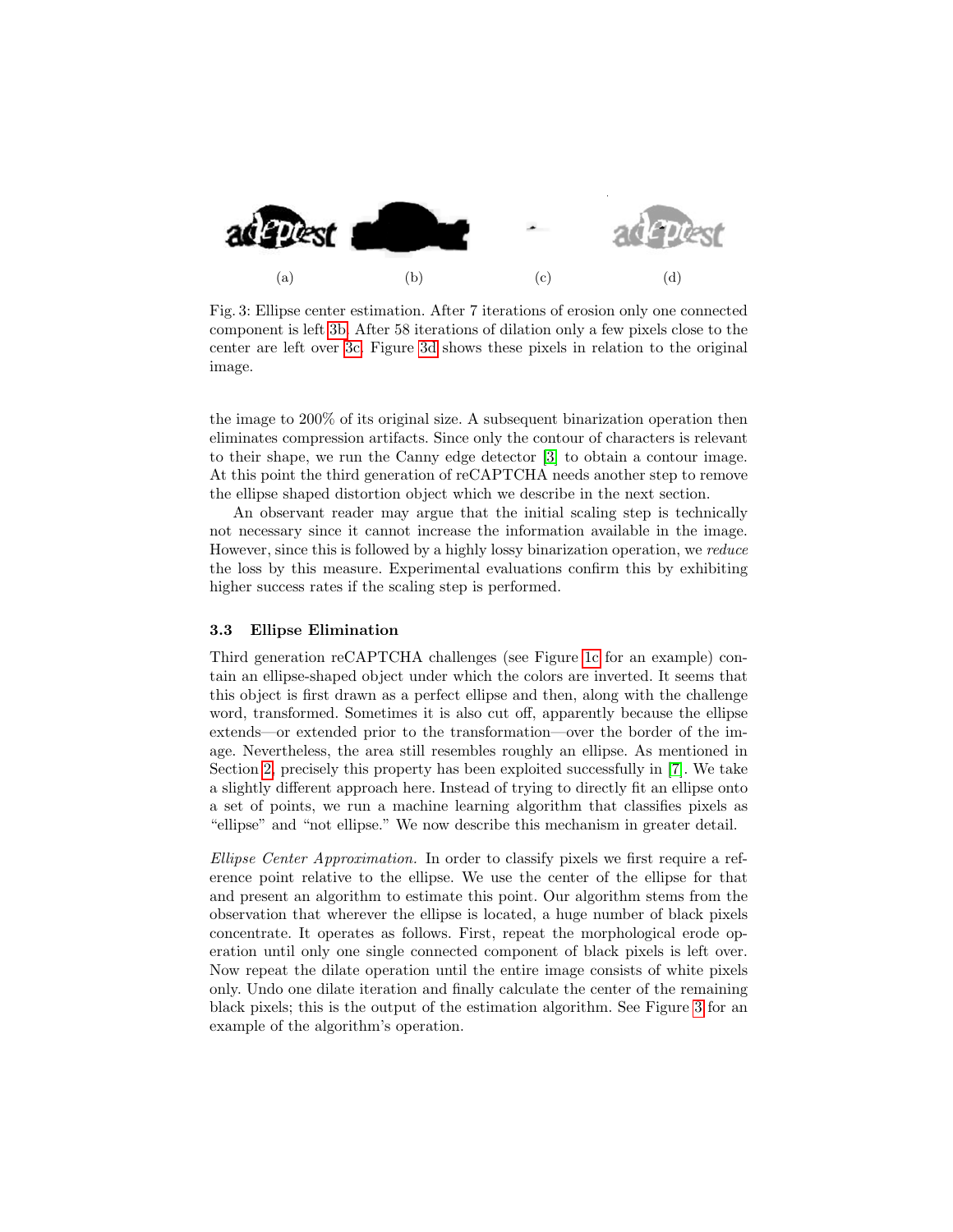Features. Once the ellipse center has been estimated, a number of features relative to this center  $p$  is calculated for every black pixel  $q_i$  in the original contour image. These features, arranged in a vector, include amongst others

- the distance and angle from  $p$  to  $q_i$ ,
- the tangent of the edge in  $q_i$ ,
- $-$  pixel density on a line from  $p$  to the center point,
- $-$  pixel density in the neighborhood of  $p$ ,

and a number of variations of these features.

Classification Training. Once these features have been calculated, we are interested in learning the mapping that maps each feature vector to its correct class ("ellipse", "not ellipse"). For this we use standard machine learning techniques. To obtain labeled training data, we classified a set of preprocessed challenges manually by removing the ellipse contour in an image editor. Using OpenCV's boosting algorithm with weak decision tree classifiers on this data then yields a strong classifier.

While this already gives a solid classification result (see Figure [4,](#page-6-0) left column), there is still room for improvement. For example, each classification decision is made only locally and independently of spatially surrounding classifications. This gives away prior knowledge such as the geometric shape of an ellipse. In order to take this into account, we employ a cascade of classifiers where the ith iteration makes use of knowledge obtained from the  $(i - 1)$ th iteration. Moreover, in each iteration, we calculate a feature that measures the distance to a fitted ellipse for all ellipse-classified pixels.

<span id="page-6-0"></span>

Fig. 4: Cascaded ellipse pixel classification. First row: pixels classified as "not ellipse," second row: pixels classified as "ellipse." From left to right: Classification after iteration 1, 4, and 9.

Accuracy The fraction of pixels that are classified correctly is denoted by accuracy. We estimate this value with a 10-fold cross validation using 150 weak classifiers and reach a total accuracy of 91.5% after 9 cascade iterations. It takes roughly two hours to train this classifier and less than 300 milliseconds to classify a new example on standard off-the-shelf hardware. Figure [4](#page-6-0) presents a classification instance after different iterations of the cascade.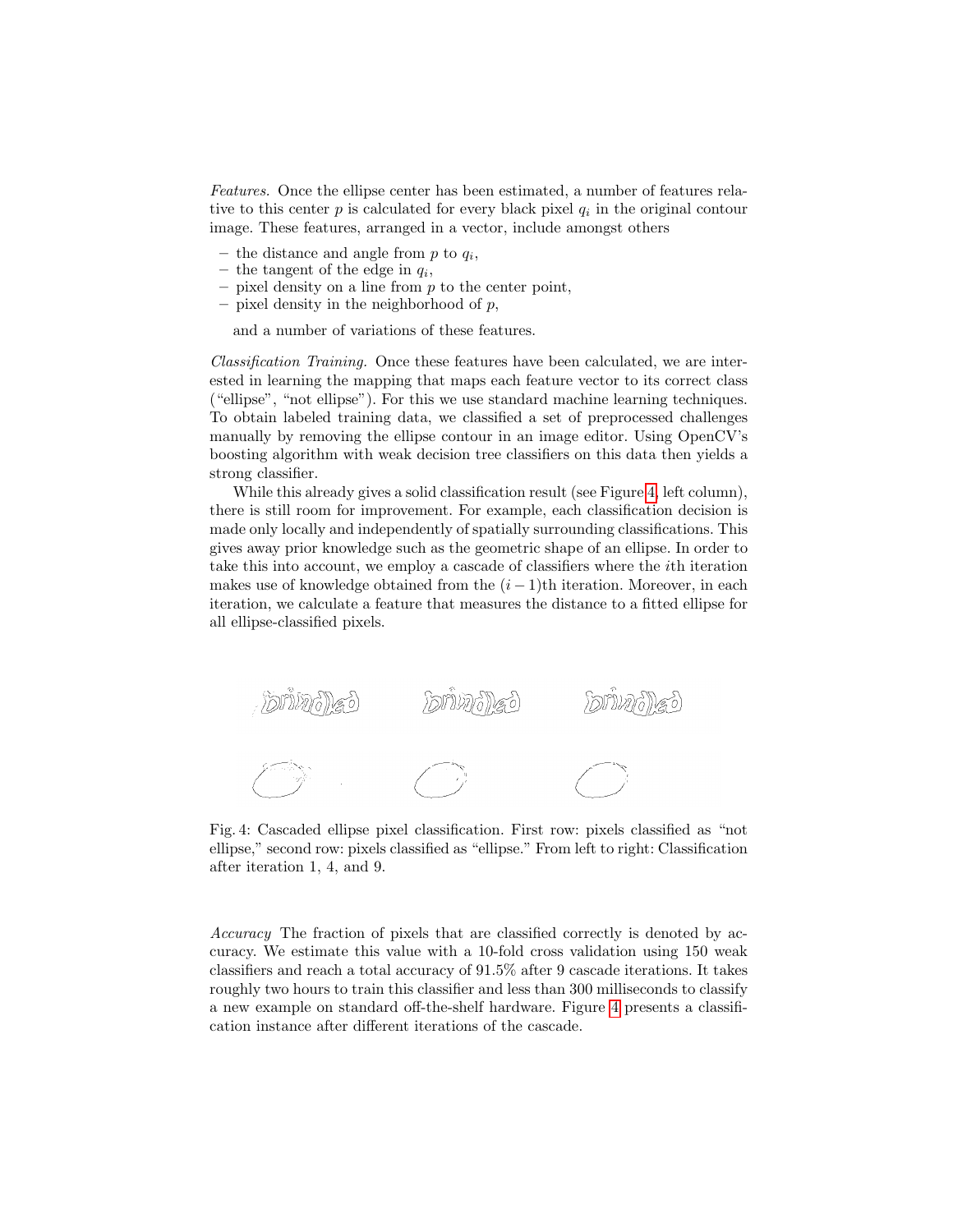#### <span id="page-7-2"></span>3.4 Shape Contexts

Once the challenge images are preprocessed, possibly including the ellipse removal step, we are ready to obtain a compact description of the word. As mentioned earlier, our attack uses shape contexts to represent the rendered words.

<span id="page-7-1"></span>

Fig. 5: Histogram bins and the corresponding angle/distance histogram for the center point of the contour line of the word "cosiest."

The key idea of shape contexts is as follows. Let  $p_1, \ldots, p_n \in \mathbb{R}^2$  be the points that form the contour line of a shape. For an arbitrary point  $p_i$ , called reference point, there are  $n-1$  vectors  $v_{i,j}$  that describe the location of the other points relative to  $p_i$ . Consider now a histogram of the distribution of these vectors  $v_{i,j}$ in a polar system<sup>[3](#page-7-0)</sup> centered at  $p_i$ . This two dimensional histogram—consisting of angle/distance bins—constitutes a compact but lossy description of the shape with respect to reference point  $p_i$  and is called its shape context. Figure [5](#page-7-1) visualizes the histogram bins and the resulting histogram when this transformation is applied to a rendered word. Note that there are  $n$  such histograms per shape, one histogram for each contour line point.

To measure the similarity between two shapes, one could simply match their corresponding sets of histograms, i.e., find a one-to-one mapping between both sets such that the sum of the distances between each two histograms is minimal with respect to some distance metric. However, it is inefficient and highly redundant to do this on the full set of contour line points. Thus, it makes sense to work with a randomly selected fixed-size subset consisting of, say, 100 histograms. Furthermore, it is not strictly necessary to require a one-to-one mapping between two sets of histograms. Simply selecting the closest match is an acceptable strategy if additional constraints are introduced. One such constraint is the location of the corresponding reference points; requiring a maximal distance here ensures that no points in completely different locations are matched.

In order to further improve the descriptive quality of shape contexts, we use an extended concept called generalized shape contexts as proposed in [\[13\]](#page-11-13) that allows for arbitrary features. Here, Mori et al. additionally record the average

<span id="page-7-0"></span><sup>3</sup> We note that shape contexts are usually associated with log-polar systems (as opposed to polar-linear systems). In our experiments however, we were able to obtain better results with linear distance.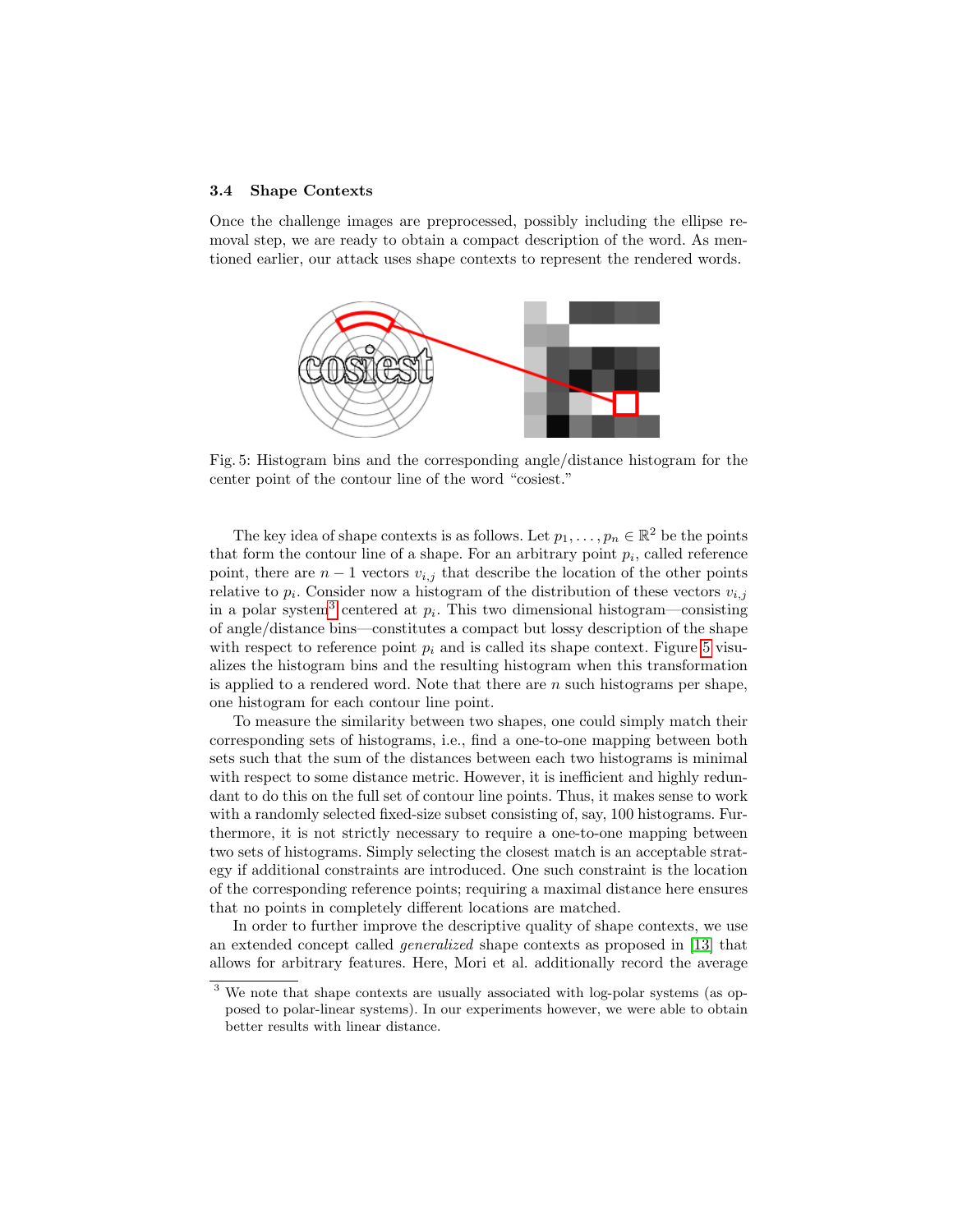<span id="page-8-0"></span>tangent of shape points in each histogram bin. This results in a richer description of the shape at the cost of a second set of histograms.

### 3.5 Efficient Word Matching

We now turn to the online phase of our attack. Given a database of associated shape contexts for each word, our goal is to find the most similar shape for a new query shape. A naive approach comes to mind immediately: compare the query shape with each database shape and output the closest database shape in terms of the distance function. This, however, results in enormous computational cost. Recall that each shape description consists of a set of histograms and that shapes are dictionary words in our case. Matching the histograms of two shapes results in quadratic complexity; a reasonable dictionary size is 20, 000 words. In order to distinguish the many similar words from such a dictionary, the number of reference points/histograms needs to be accordingly high.

To manage this complexity, we propose a search algorithm along the lines of "fast pruning" described in [\[13\]](#page-11-13). The general strategy of our algorithm is to start with the full set of database shapes and perform a crude, but fast, comparison against the query shape. Then, the algorithm prunes the most dissimilar shapes from the working set and increases the exactness of the search. Repeated application of this step results in a logarithmic search space reduction. As the shapes become more similar, more time is invested in the comparison. Finally, as soon as the number of shapes in the working set drops below a certain threshold, the algorithm switches to the naive search strategy and outputs the closest match.

The exactness of the search is controlled by the number of reference points used for comparison. For a given number of reference points, the algorithm draws a random subset from all available reference points. A noteworthy consequence is that the algorithm is probabilistic, but this is not so bad because the closest match is not always the correct solution.

Another CAPTCHA-specific pruning strategy which greatly reduces the search space makes use of the fact that the first character and last character are considerably easier to segment. It is immediately clear where the first character starts and the last character ends. A simple and basic approach is to consider an averaged fixed-width section from the start/end of the word. If a character can be detected within this area, a huge portion of the search space is superfluous and thus pruned. In fact, it is already helpful to be able to restrict these key characters to a small set. This is done by employing the shape context matching framework for single characters and selecting the best k matches.

## 4 Results

Data acquisition. Recall that reCAPTCHA is a proprietary and closed system. This complicates the acquisition of (labeled) challenge/response pairs that are needed for the performance evaluation. One of our methods to collect data is to have humans solve a number of reCAPTCHA challenges and, in the background,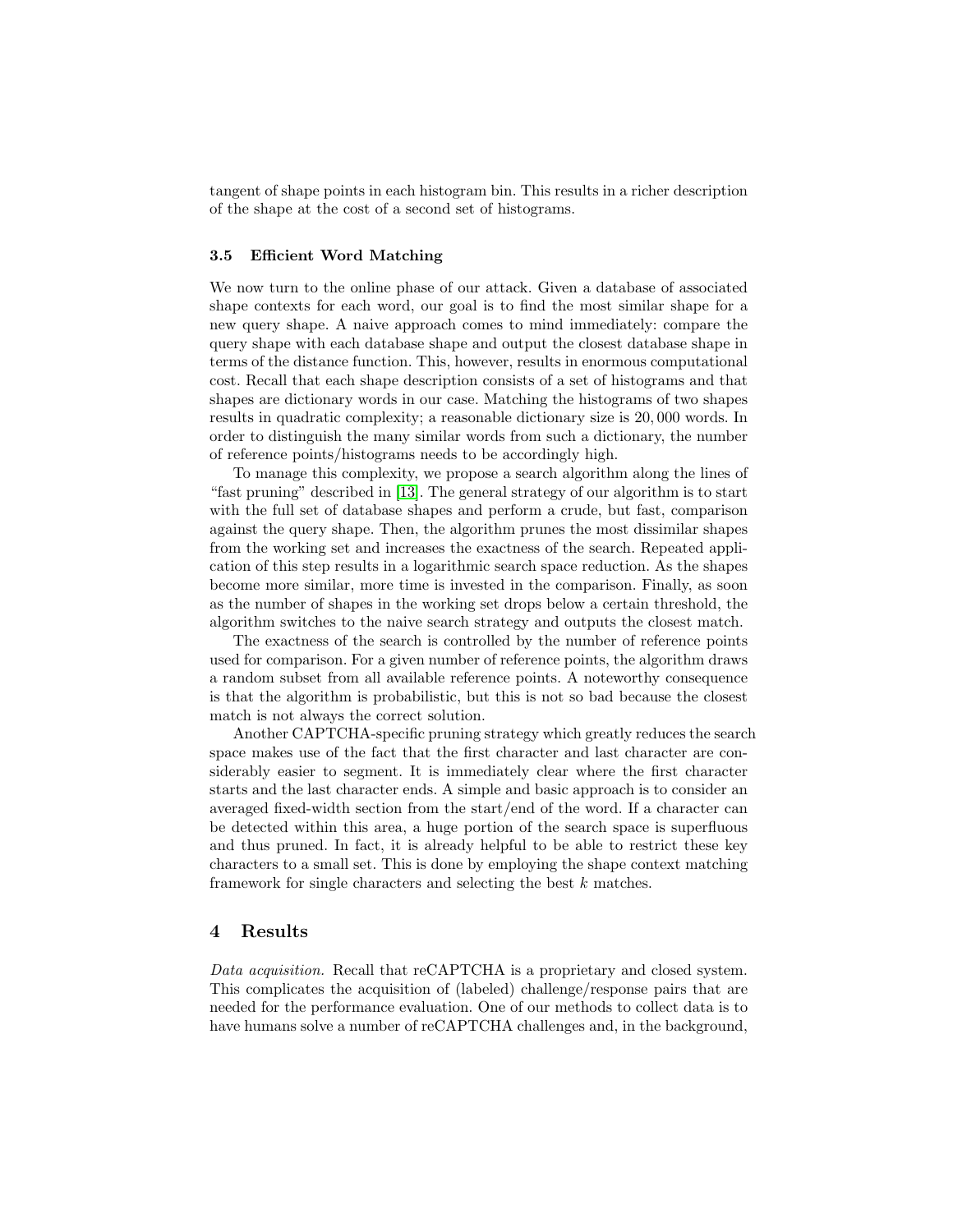<span id="page-9-1"></span>record the solution. The advantage of this tedious method is that a human can quickly learn the difference between verification and scan words by close observation. This means that we can deliberately provide a wrong solution for the suspected scan word. If reCAPTCHA confirms this hypothesis by accepting the response, we can be certain that the other word was indeed the verification word. Consequently, we obtain a data set that is not only labeled, but consists also of verification words only, allowing us to derive true performance measurements. In contrast, many reported figures on reCAPTCHA attacks are in fact estimations where the—possibly hidden—underlying assumption is that the attack works equally well on scan and verification words.

Database creation. To build the database of reference words we use a word list prepared by Keith Vertanen [\[15\]](#page-11-14) which is the intersection of 10 popular word lists. This list contains 22,282 words from the English language. The artificial challenges are then rendered using the Times typeface with negative inter character distance to reflect the overlap situation of real challenges. Shape contexts are created for a  $6 \times 6$  histogram, i.e., 6 angle bins times 6 distance bins.

Final Results. We stress that our results have been collected from verification words only and thus reflect precisely the success rate of a real attack. See Figure [6](#page-9-0) for detailed results. The dictionary success rate in this figure is the (ideal) success rate of our attack *if the challenge word is present* in our dictionary. We are also able to obtain substantially shorter run times in exchange for slightly lower recognition rates.

<span id="page-9-0"></span>

| $ref{recAPTCHA}$ generation                              | $\mathcal{D}$ | -3                               |     |
|----------------------------------------------------------|---------------|----------------------------------|-----|
| Test set size                                            | 496           | 1005                             | 301 |
| Total success rate                                       |               | $\ 12.7\% \  5.9\% \  11.6\% \ $ |     |
| Run time                                                 |               | $24.5s$   17.5s   15.4s          |     |
| Dictionary success rate                                  |               | $22\%$ 10.43\% 23.5\%            |     |
| First character detected $\ 90.2\% \ 73.2\% \ 84.6\% \ $ |               |                                  |     |

Fig. 6: Experimental results of our implementation.

# 5 Conclusions

The reCAPTCHA system has been one of the few systems achieving the right balance between usability and security. So far. With its increasing popularity reCAPTCHA has become a major target and the recent attacks reveal significant cracks. Still, because of the centralized system reCAPTCHA allows to switch to a new generation instantaneously. While the concrete attacks may then become ineffective the attack techniques nonetheless improve.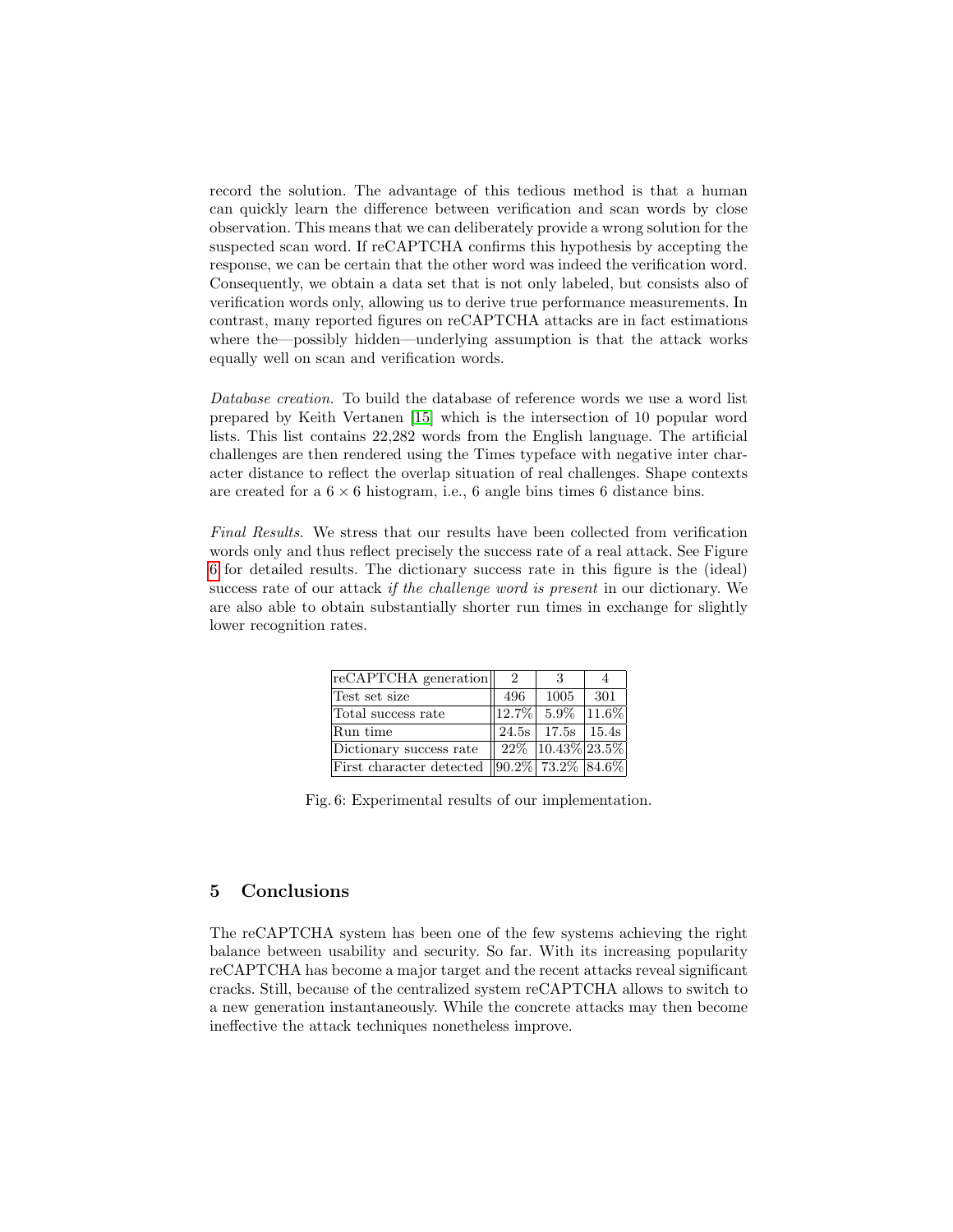Our attacks for example, achieving a success rate of 5%, show that holistic approaches are feasible, whereas most other attacks are based on segmentation. This is interesting because many systems and techniques so far have been designed to thwart segmentation, e.g., striking out the word. We note that our attacks have not been optimized and thus leave space for improvements. An example is the combination of our holistic approach with partial segmentation, which is—in its current version—only a crude proof of concept of the general technique.

However, we also stress that resistance against automated attacks is not the only concern for CAPTCHAs. Two other dimensions are usability, the ability of humans to solve the CAPTCHA easily, as well as practicality, describing the ability to realize the CAPTCHAs efficiently. For instance, from the security perspective, dictionary-based CAPTCHAs should be used cautiously as they facilitate attacks significantly. It must be said, though, that using dictionaries supports humans in recognizing words. Another worthwhile point is that reCAPTCHA is based on the idea that solving a CAPTCHA helps digitizing books. This idea may incite users to solve such otherwise unpopular puzzles, thus improving the overall acceptance of CAPTCHAs.

Overall, the recent attacks on reCAPTCHA somehow leave us in a vague state. It remains an open problem if there exist CAPTCHAs which are simultaneously secure, usable, and practical. Given the status of CAPTCHAs in modern login services, a CAPTCHA system meeting all these requirements is of great demand.

On a slightly positive note, however, even though our results indicate that the security of yet another CAPTCHA system has become dubious, there is also an upside in the particular case of reCAPTCHA. By design, any system that breaks reCAPTCHA is a step towards better OCR software.<sup>[4](#page-10-1)</sup> Our results indicate that Shape Contexts could be a valuable fallback solution in the domain of character recognition.

# Acknowledgements

We thank the anonymous reviewers for valuable comments. Paul Baecher and Marc Fischlin are supported by the Emmy Noether Grant Fi 940/2-1 of the German Research Foundation (DFG).

## References

<span id="page-10-0"></span>1. von Ahn, L., Maurer, B., McMillen, C., Abraham, D., Blum, M.: reCAPTCHA: Human-based character recognition via web security measures. Science 321(5895), 1465–1468 (2008) Cited on page [1.](#page-0-0)

<span id="page-10-1"></span><sup>&</sup>lt;sup>4</sup> It must be said, though, that a successful attack may only achieve a recognition rate of say, 10% of the challenges, which is too low for a full-fledged OCR program.